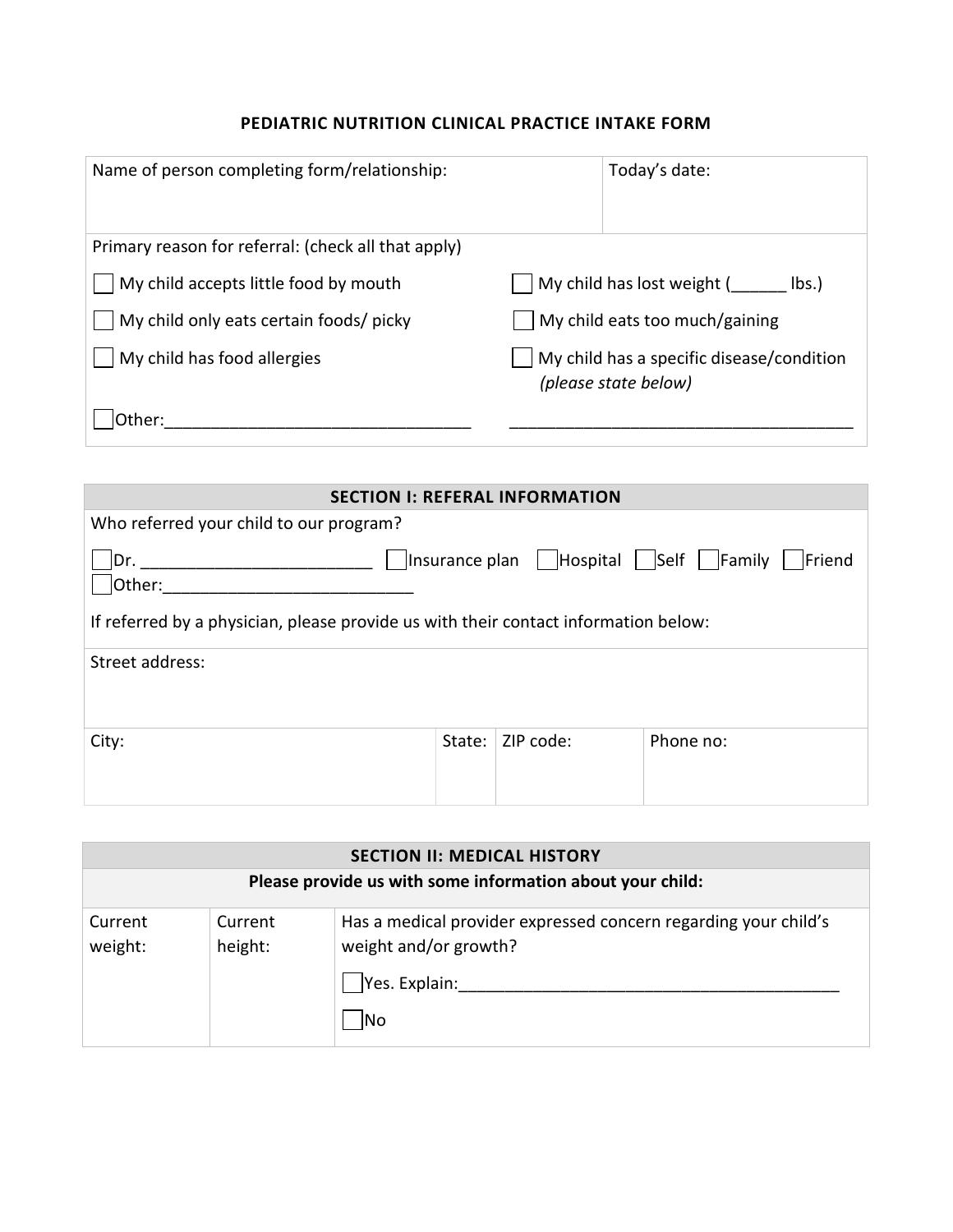| herbal or alternative remedies): |                                       |                  |                | Current medications (please include all prescriptions, vitamins, over-the-counter medications, and |           |                     |                |
|----------------------------------|---------------------------------------|------------------|----------------|----------------------------------------------------------------------------------------------------|-----------|---------------------|----------------|
| Allergies:                       |                                       |                  |                |                                                                                                    |           |                     |                |
|                                  |                                       |                  |                | Surgical History: Has your child ever had any surgeries?<br>Yes                                    | <b>No</b> |                     |                |
|                                  | <b>Type of Surgery</b><br><b>Date</b> |                  |                |                                                                                                    |           |                     |                |
|                                  |                                       |                  |                | Who are the medical providers who currently treat your child?                                      |           |                     |                |
| <b>Name</b>                      |                                       | <b>Specialty</b> |                | <b>Name of Practice</b>                                                                            |           | <b>Phone Number</b> |                |
|                                  |                                       |                  |                |                                                                                                    |           |                     |                |
|                                  |                                       |                  |                |                                                                                                    |           |                     |                |
|                                  |                                       |                  |                |                                                                                                    |           |                     |                |
|                                  |                                       |                  |                |                                                                                                    |           |                     |                |
|                                  |                                       |                  |                |                                                                                                    |           |                     |                |
|                                  |                                       |                  |                | Please mark your child's current and former medical problems or diagnoses with an 'X':             |           |                     |                |
| <b>Medical Problem/Diagnosis</b> |                                       | Past             | <b>Current</b> | <b>Medical Problem/Diagnosis</b>                                                                   |           | Past                | <b>Current</b> |
| Autism, PDD, or Asperger's       |                                       |                  |                | Gastroesophageal reflux                                                                            |           |                     |                |
| Developmental or Speech delay    |                                       |                  |                | Chronic constipation                                                                               |           |                     |                |
| <b>ADHD</b>                      |                                       |                  |                | Chronic diarrhea                                                                                   |           |                     |                |
| Learning disability              |                                       |                  |                | Food allergies                                                                                     |           |                     |                |
| Intellectual disability          |                                       |                  |                | Lactose intolerance                                                                                |           |                     |                |
| Traumatic brain injury           |                                       |                  |                | Seasonal allergies                                                                                 |           |                     |                |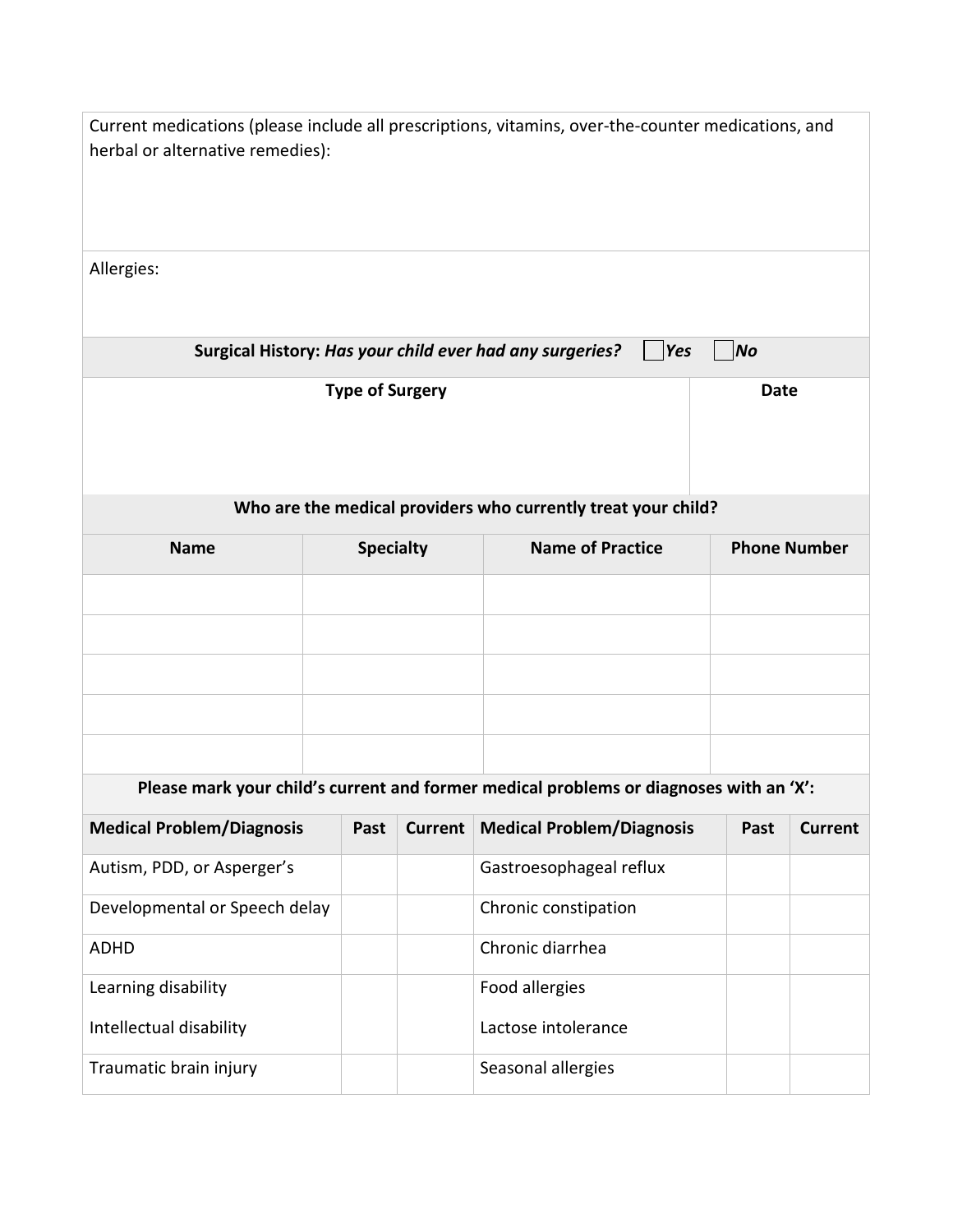| <b>Medical Problem/Diagnosis</b>                                              | Past  | <b>Current</b> | <b>Medical Problem/Diagnosis</b>                           | Past | <b>Current</b> |
|-------------------------------------------------------------------------------|-------|----------------|------------------------------------------------------------|------|----------------|
| Depression/Bipolar disorder                                                   |       |                | Blind or severe vision<br>impairment                       |      |                |
| Anxiety Disorder or OCD                                                       |       |                | Deaf or severe hearing<br>impairment                       |      |                |
| Cerebral palsy                                                                |       |                | Delayed gastric emptying                                   |      |                |
| Spina bifida                                                                  |       |                | Liver disease                                              |      |                |
| Seizure disorder                                                              |       |                | Endocrine disorder or<br>problems with growth              |      |                |
| Diabetes, Type I or II                                                        |       |                | Heart problems                                             |      |                |
| Prematurity                                                                   |       |                | Asthma or lung problems                                    |      |                |
| Kidney disease                                                                |       |                | Cancer                                                     |      |                |
| Failure to thrive                                                             |       |                | Other medical diagnoses:                                   |      |                |
| Other medical diagnoses:                                                      |       |                | Other medical diagnoses:                                   |      |                |
|                                                                               |       |                | ** Please bring test results/reports to your appointment** |      |                |
| Hospitalizations and procedures as applicable (attach extra sheet if needed): |       |                |                                                            |      |                |
| Swallow study (MBS/OPMS)<br>Date:                                             |       | Result:        |                                                            |      |                |
| Endoscopy                                                                     | Date: |                | Result:                                                    |      |                |
| Gastric emptying                                                              | Date: |                | Result:                                                    |      |                |
| pH probe                                                                      | Date: |                | Result:                                                    |      |                |
| <b>Upper GI</b>                                                               | Date: |                | Result:                                                    |      |                |
| Colonoscopy                                                                   | Date: |                | Result:                                                    |      |                |
| <b>Blood transfusion</b>                                                      | Date: |                | Result:                                                    |      |                |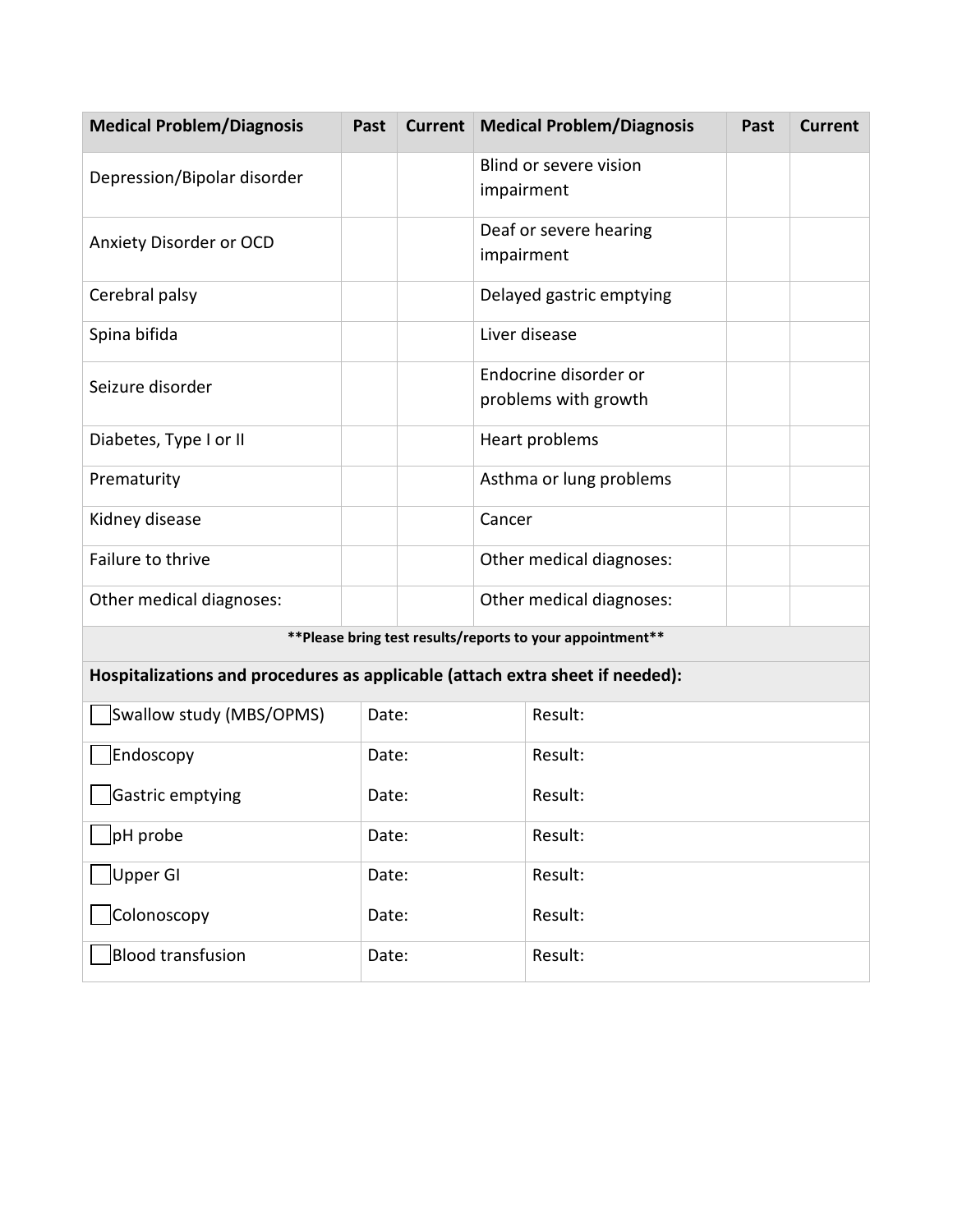| <b>Feeding Tubes</b>                                               |              |                                                  |                                            |                                                      |
|--------------------------------------------------------------------|--------------|--------------------------------------------------|--------------------------------------------|------------------------------------------------------|
| Does your child use a feeding tube? $\Box Y \Box N$                |              |                                                  | If yes, please fill out below information: |                                                      |
| <b>Type of Tube</b>                                                | <b>Dates</b> | <b>Formula Name</b>                              | Amount (cc)                                | % of Daily Intake                                    |
| Nasogastric (NG-tube)                                              |              |                                                  |                                            |                                                      |
| Gastrostomy (G-tube)                                               |              |                                                  |                                            |                                                      |
| Jejunostomy (J-tube)                                               |              |                                                  |                                            |                                                      |
| Other:                                                             |              |                                                  |                                            |                                                      |
|                                                                    |              | <b>Significant Illnesses or Hospitalizations</b> |                                            |                                                      |
|                                                                    |              | <b>Illness/Reason for Hospitalization</b>        |                                            | Date/Age                                             |
|                                                                    |              |                                                  |                                            |                                                      |
|                                                                    |              |                                                  |                                            |                                                      |
|                                                                    |              |                                                  |                                            |                                                      |
|                                                                    |              |                                                  |                                            |                                                      |
|                                                                    |              | <b>Bowel Habits</b>                              |                                            |                                                      |
| Frequency of bowel movements: __________ times per<br>day<br> week |              |                                                  | Consistency:                               | $\Box$ Hard<br>$\Box$ Soft<br>Loose<br>$\Box$ Watery |

| <b>SECTION IV: BIRTH INFORMATION</b>                                                                                                |
|-------------------------------------------------------------------------------------------------------------------------------------|
| Please provide us with some information about the birth of your child:                                                              |
| Full term<br>Baby was:<br>Birth weight:<br> Pre-term ( weeks)                                                                       |
| Caesarian Section:   Planned<br>Type of delivery:<br><b>Vaginal</b><br>Emergency                                                    |
| After birth<br>During pregnancy<br>Were there complications/problems noted?<br>None<br>Comments:                                    |
| Did your child stay in the Neonatal ICU (NICU)?<br>$\overline{\phantom{a}}$ No<br><b>Yes: Duration</b><br>Comments/reason for stay: |
|                                                                                                                                     |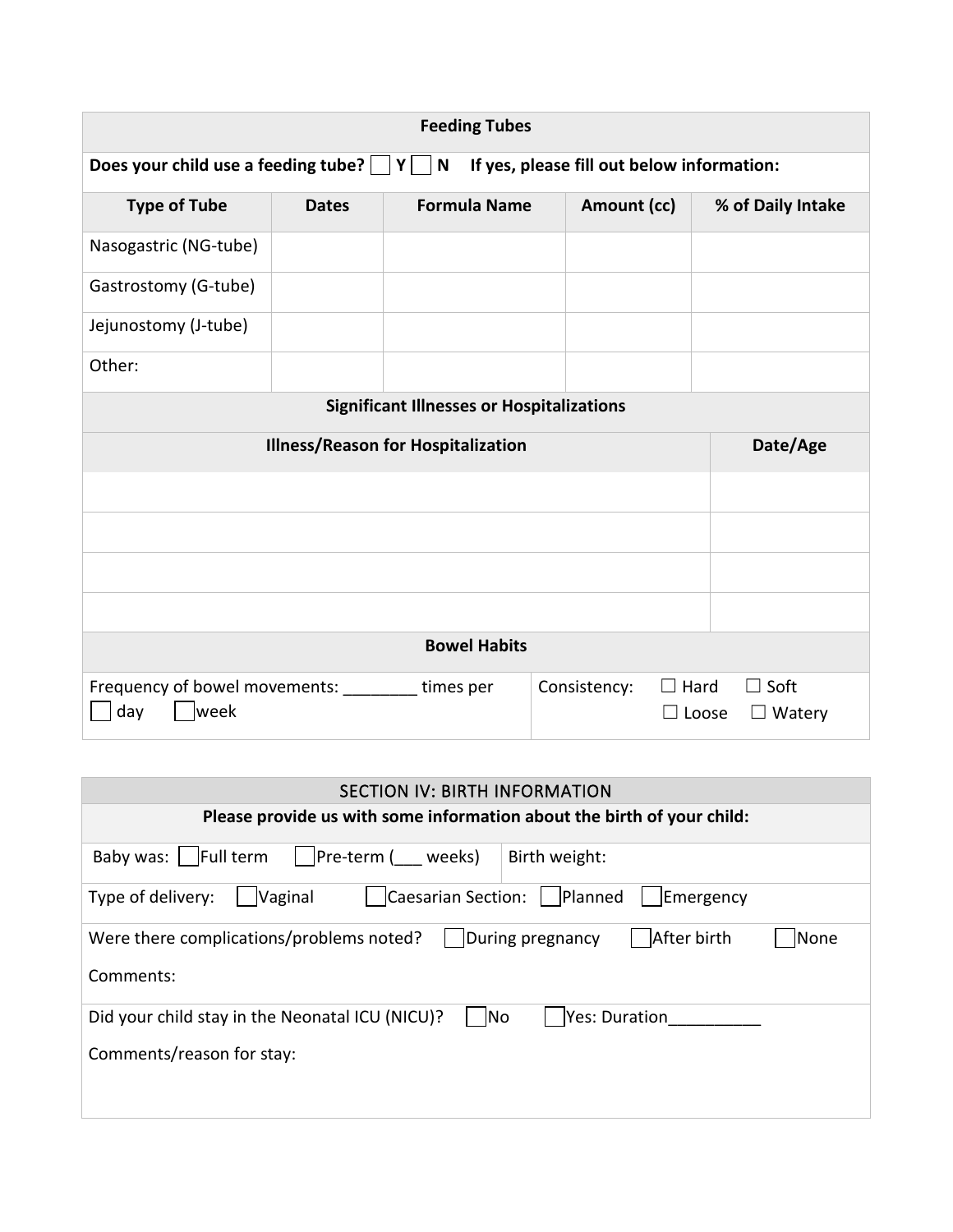|                                                                                           | <b>SECTION V: FEEDING HISTORY</b>                           |  |  |  |
|-------------------------------------------------------------------------------------------|-------------------------------------------------------------|--|--|--|
| No.<br>Is your child currently working with a dietitian? $\parallel$  Yes                 |                                                             |  |  |  |
| Please list name, how often, and goals if applicable:                                     |                                                             |  |  |  |
| Was your child breastfed? $\square$ No $\square$ Yes, until age $\square$ .               |                                                             |  |  |  |
| At what age were solids introduced?                                                       |                                                             |  |  |  |
| Describe any special diets that you feed your child. (e.g. dairy free, vegetarian, etc.)  |                                                             |  |  |  |
| If your child is tube dependent and/or drinks formula, please answer the questions below: |                                                             |  |  |  |
| What formula(s) does your child currently take by mouth?                                  |                                                             |  |  |  |
| What formula(s) does your child currently take via feeding tube?                          |                                                             |  |  |  |
| Approximate % daily intake taken by the<br>tube:                                          | Amount of formula fed (cc's or calories/child's<br>weight): |  |  |  |

| Please list various foods, flavors, textures that are usually accepted by your child. |                                                                                                 |  |  |  |
|---------------------------------------------------------------------------------------|-------------------------------------------------------------------------------------------------|--|--|--|
| <b>Fruits</b>                                                                         |                                                                                                 |  |  |  |
| <b>Proteins (meats,</b><br>eggs, nuts, beans)                                         |                                                                                                 |  |  |  |
| <b>Starches</b><br>(pasta, rice,<br>cereal, breads)                                   |                                                                                                 |  |  |  |
| <b>Vegetables</b>                                                                     |                                                                                                 |  |  |  |
| <b>Dairy</b>                                                                          |                                                                                                 |  |  |  |
| <b>Sweets</b>                                                                         |                                                                                                 |  |  |  |
|                                                                                       | Describe the sequence in which food is offered to your child (e.g. liquids always first, etc.): |  |  |  |
|                                                                                       | Does your child drink milk? $\square$ Yes $\square$ No If so, how much?<br>(ounces per day)     |  |  |  |